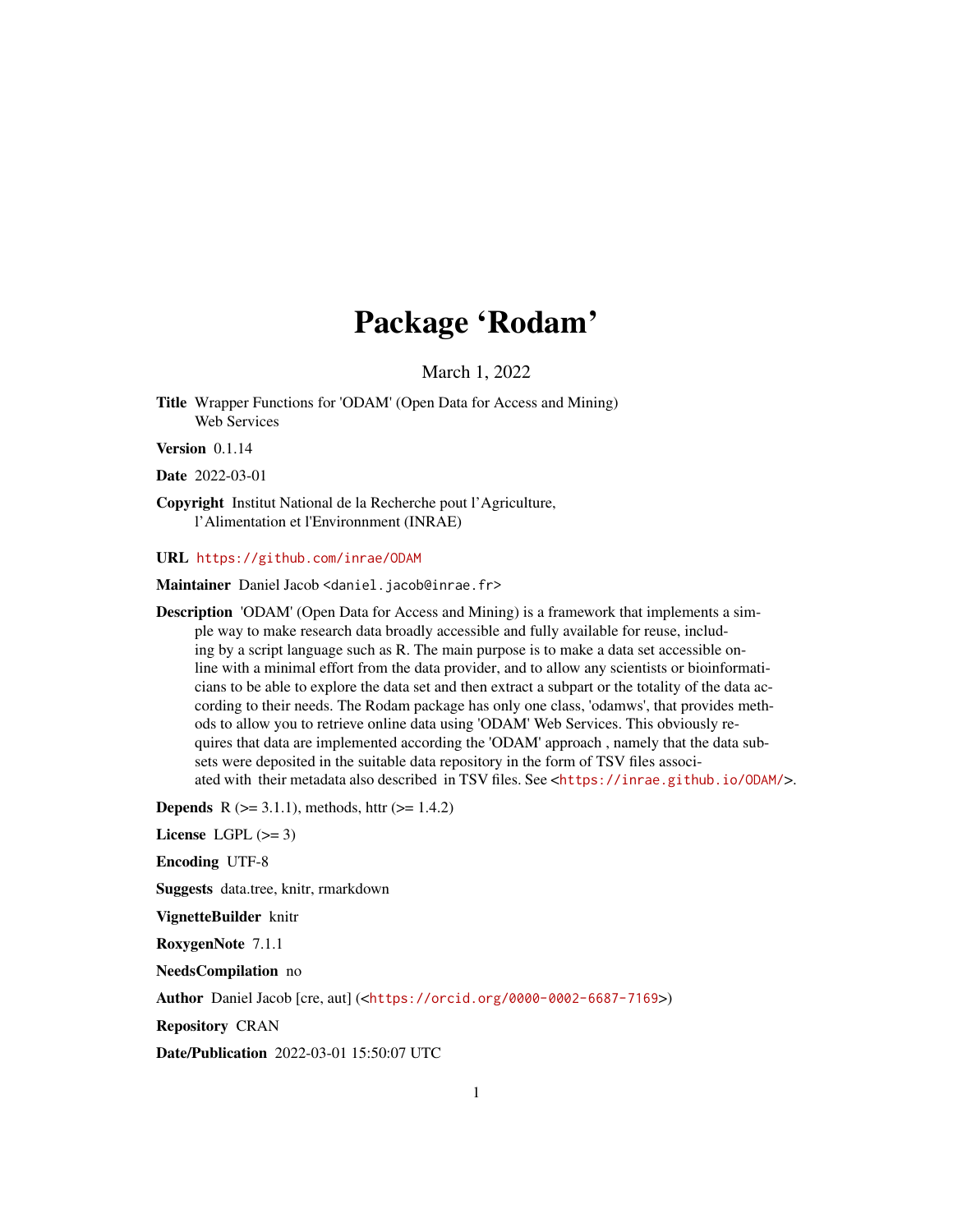### <span id="page-1-0"></span>R topics documented:

**Index** [6](#page-5-0) **6** 

Rodam-package *Wrapper Functions for 'ODAM' (Open Data for Access and Mining) Web Services*

#### Description

'ODAM' (Open Data for Access and Mining) is a framework that implements a simple way to make research data broadly accessible and fully available for reuse, including by a script language such as R. The main purpose is to make a dataset accessible online with a minimal effort from the data provider, and to allow any scientists or bioinformaticians to be able to explore the dataset and then extract a subpart or the totality of the data according to their needs. To install the 'ODAM' software suite on your own server, this requires a machine (virtual or not) with a recent OS that support Docker. See [1].

The Rodam package has only one class, [odamws](#page-2-1) that provides methods to allow you to retrieve online data using 'ODAM' Web Services. This obviously requires that data are implemented according the 'ODAM' approach , namely that the data subsets were deposited in the suitable data repository in the form of TSV files associated with their metadata also described in TSV files. See [2] for more details.

#### Author(s)

Maintainer: Daniel Jacob

#### References

- 1. Making experimental data tables in the life sciences more FAIR: a pragmatic approach https://academic.oup.com/gigasc
- 2. ODAM: Deployment and User's Guide <https://inrae.github.io/ODAM/>

#### See Also

The class that actually implements the API layer for the 'ODAM' web services [odamws](#page-2-1)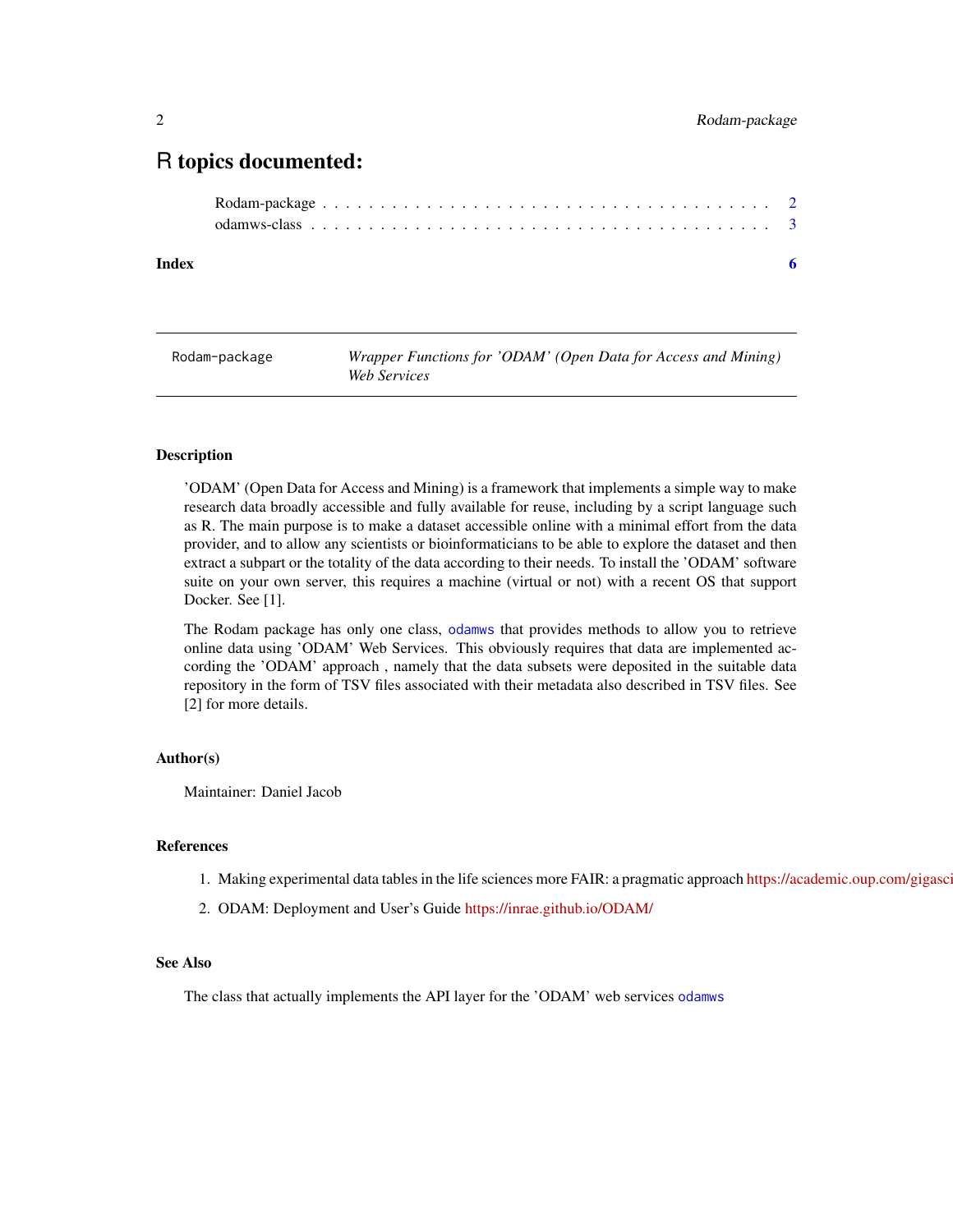#### <span id="page-2-1"></span>Description

the class that implements the API layer for the ODAM (Open Data for Access and Mining) web services.

Provides functions to allow you to retrieve online data using ODAM Web Services. This obviously requires that data are implemented according the ODAM approach (Open Data for Access and Mining), namely that the data subsets were deposited in the suitable data repository in the form of TSV files associated with their metadata also described in TSV files.

#### Fields

- wsURL defines the URL of the webservice Must be specify when creating a new instance of the odamws object.
- dsname specifies the name of the Dataset to query Must be specify when creating a new instance of the odamws object.
- auth specifies the authentication code to access to the Dataset by this webservice (if required)
- subsets a data.frame object containing metadata related to the data subsets Initialized during the instantiation step
- subsetNames a list of the data subset names Initialized during the instantiation step
- connectList a matrix of the connection graph between data subsets (i.e. the links between each subset with the subset at its origin, so that links can be interpreted as 'obtained from'). The data subsets are referred by their subset number. (corresponding to the 'SetID' column in the 'subsets' field) - Initialized during the instantiation step.
- msgError contains an error message if an error occurs
- maxtime defines the maximum request time
- ssl\_verifypeer defines if the peer's SSL certificate is verified

#### **Methods**

- getCommonID(refID, setName1, setName2) Returns the list of identifiers (defined by refID as an identifier attribute label) that are in common between two subsets (defined by the attribute label of the setName1 and setName2 subsets) i.e. resulting in the intersection of the two identifier sets.
- getDataByName(setName, condition = "") Returns the data of the 'setName' subset as a data.frame
- getDataTree() Returns a data.tree object filled up according to the data subset metadata
- getMerged(refID, setName1, setName2) [DEPRECATED] Returns a data.frame containing data obtained by merging two subsets (defined by the attribute label of the setName1 and setName2 subsets) that have the same identifiers in common (defined by refID as an identifier attribute label) i.e. resulting in the intersection of the two identifier sets.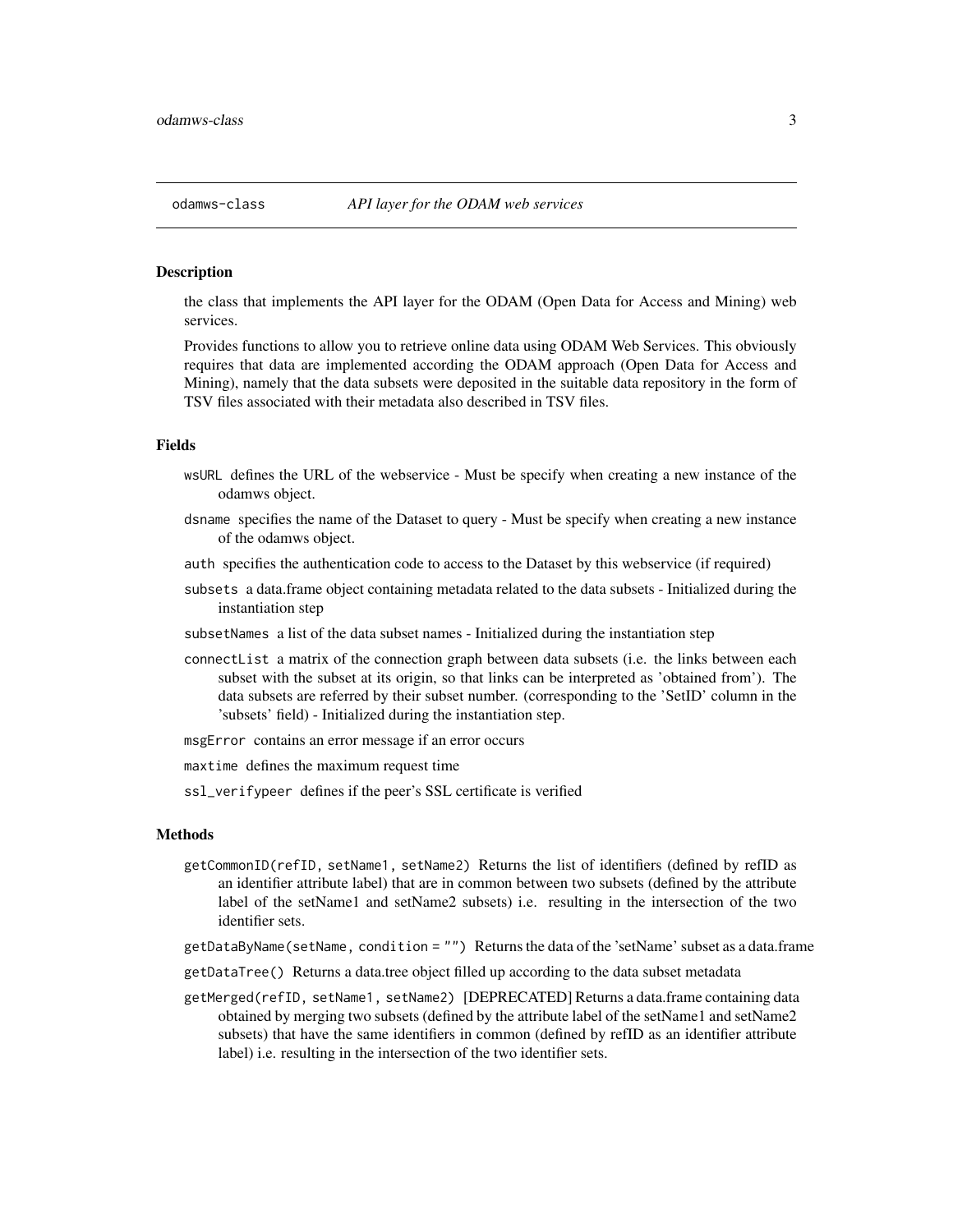getSetInCommon(setNameList) Get the data subset in common with the data subset list 'set-NameList'. Returns a list containing the elements :

\* refID: Main Keyname serving as reference ID along with all data subsets defined in set-NameList,

\* setName : the data subset name corresponding to the refID

getSubsetByName(setNameList, condition = "", rmvars = FALSE) Returns both data and metadatas of the subsets defined by 'setNameList' as a list of objects. 'setNameList' can contain one or more subset names. If 'setNameList' contains two or more subset names, the returned data set will correspond to the merged data subsets based on the identifiers of the first common data subset :

data - a data.frame object containing the data. The column names of this data.frame are gathered according their categories and avaivalble in embedded lists, and described below.

varnames, facnames, qualnames, - Return lists containing the 'quantitative' variables, the 'factor' variables, the 'qualitative ' variables respectively.

varsBySubset - a list containing the 'quantitative' variables by subset.

idSet - a data.frame containing the metadata about the common identifier, namely the subset name it belongings (Subset), the identifier name (Attribute), the description (Description), the type (Type), and the CVTerm (CV\_Term\_ID, CV\_Term\_Name).

idName - the identifier name (Attribute) of the first common data subset.

LABELS - a data.frame containing the metadata about all attributes - its format is the same as the 'samplename' data.frame.

WSEntry - a data.frame containing the correspondance between some attributes and their alias name, these latter serving within a query to put a constraint a or selection on this attribute. Note: a 'WSEntry' is an alias name associated with an attribute that allows user to query the data subset by putting a filter condition (i.e. a selection constraint) on the corresponding attribute. Not all attributes have a WSEntry but only few ones, especially the attributes within the identifier and factor categories. For instance, the WSEntry of the 'SampleID' attribute is 'sample'. Thus, if you want to select only samples with their ID equal to 365, you have to specify the filter condition as 'sample/365'.

- getUpSetTable(setNameList) Return an encoded dataframe in binary and set up so that columns represent data subsets present in 'setNameList', and each row represents an element (ID). If an element (ID) is in the data subset it is represented as a 1 in that position, otherwise it is represented as a 0. Useful for use with the R package UpSetR (https://cran.r-project.org/package=UpSetR)
- getWS(query = "") Low level routine allowing to retrieve data or metadata from a query formatted according the ODAM framework specifications - Returns a data.frame object. By default, i.e. with an empty query, a data.frame object containing metadata related to the data subsets is returned.

#### Author(s)

Daniel Jacob - INRAE UMR 1332 BFP (C) 2021

#### Examples

```
## Not run:
dh <- new("odamws", "https://pmb-bordeaux.fr/getdata/", "frim1")
dn \leq -show(dh)
```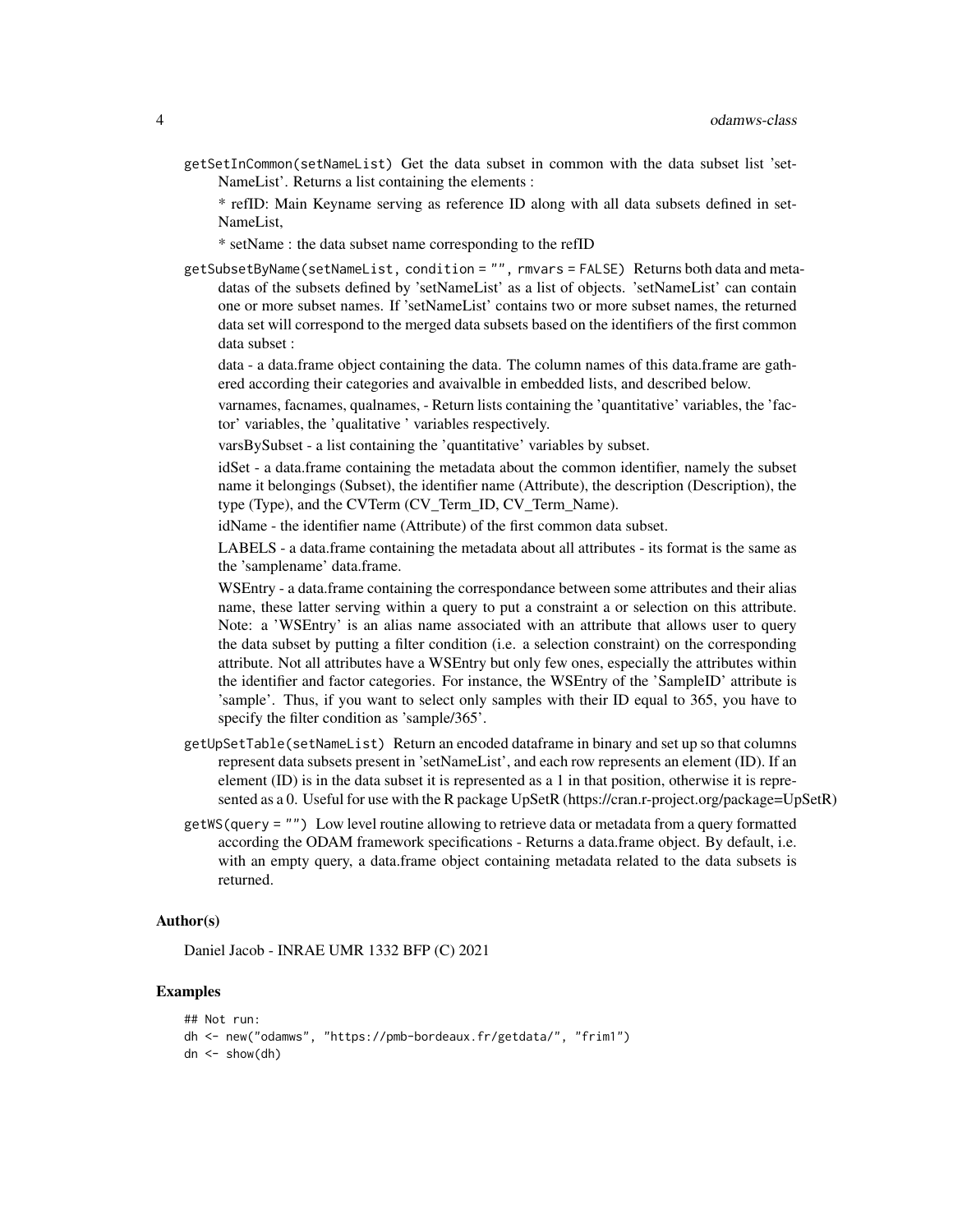#### odamws-class 5

# Get data from 'samples' subset with a constraint data <- dh\$getDataByName('samples','sample/365') # Get 'activome' data subset ds <- dh\$getSubsetByName('activome') # Get the merged data of both data subsets based on their common identifiers setNameList <- c("activome", "qNMR\_metabo" ) dsMerged <- dh\$getSubsetByName(setNameList)

## End(Not run)